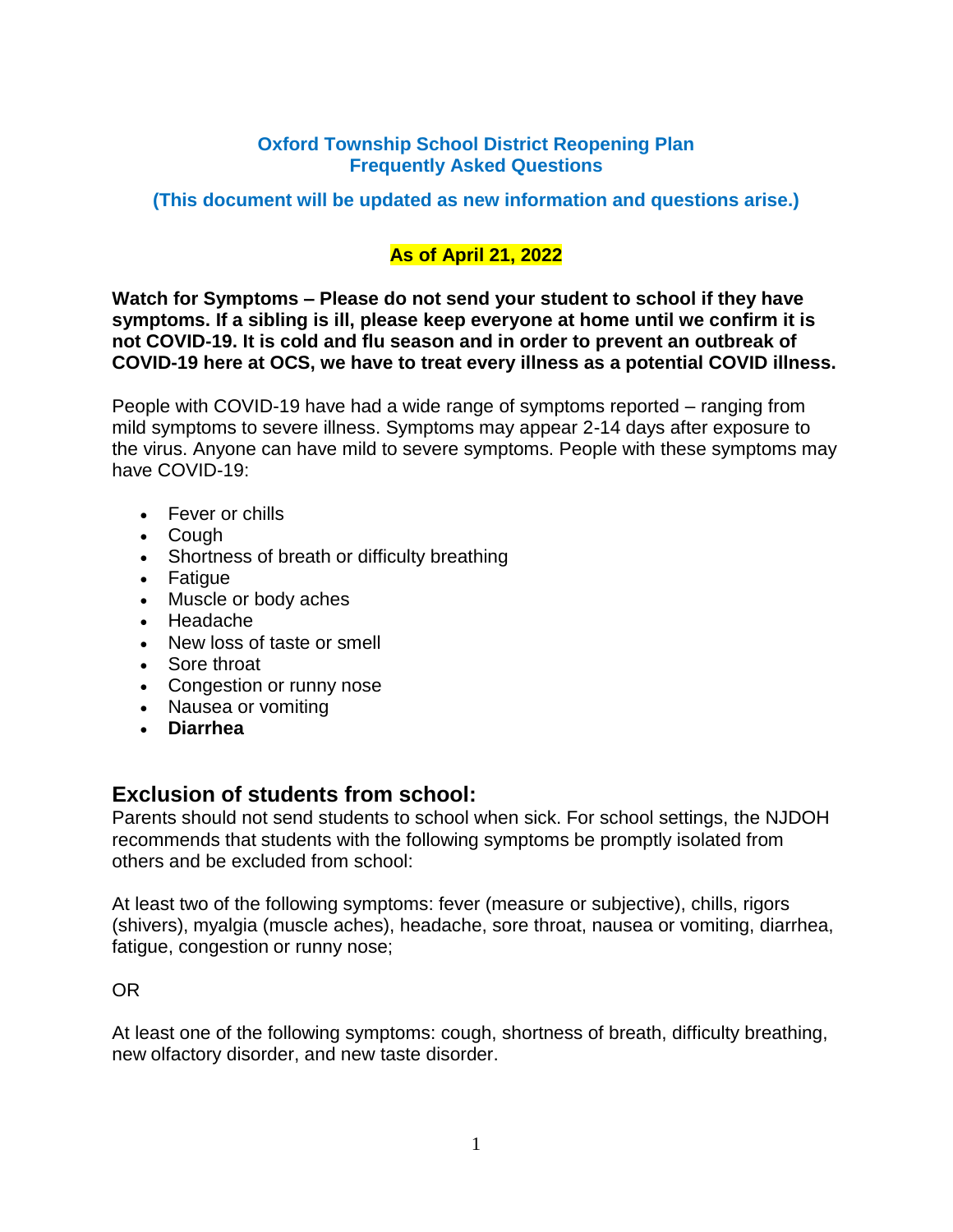#### **Persons who test positive for COVID-19 and are symptomatic or persons with COVID-19 symptoms who were not tested or who are waiting for test results:**

Stay home and isolate from other people for at least 5 full days (day 0 is the first day of symptoms).

If symptoms resolve (fever-free for 24 hours and other symptoms end), isolation can end after 5 full days (i.e., on day 6).

If symptoms persist (fever or if other symptoms have not improved), continue to isolate until fever-free or symptom-free for 24 hours.

The recommendation to parents would be for positive cases to wear a mask for days 6- 10 in school.

#### **Persons who test positive for COVID-19 but have no symptoms:**

Stay home and isolate from other people for at least 5 full days (day 0 is the day of the positive viral test).

If no symptoms develop, isolation can end after 5 full days (i.e., on day 6). The recommendation to parents would be for positive cases to wear a mask for days 6-10 in school.

If symptoms develop within one week of the positive test, the 5-day isolation period starts over with day 0 being the first day of symptoms.

# **What if my child is considered a close contact or has symptoms?**

As of this date, The Regional Risk Matrix is in Yellow, therefore:

Close contacts will be excluded, but could come back to school with a negative PCR or two days of negative at-home testing (done 24 hours apart) and with verification (pictures emailed to the nurse).

## **Exposed close contacts who have no symptoms in the following groups do NOT need to quarantine or be excluded from school:**

- Age 5-11 years and completed the primary series of COVID-19 vaccines.
- Age 12 or older and have received all recommended vaccine doses, including boosters and additional primary shots for some immunocompromised people.
- Had confirmed COVID-19 within the last 90 days (tested positive using a viral test).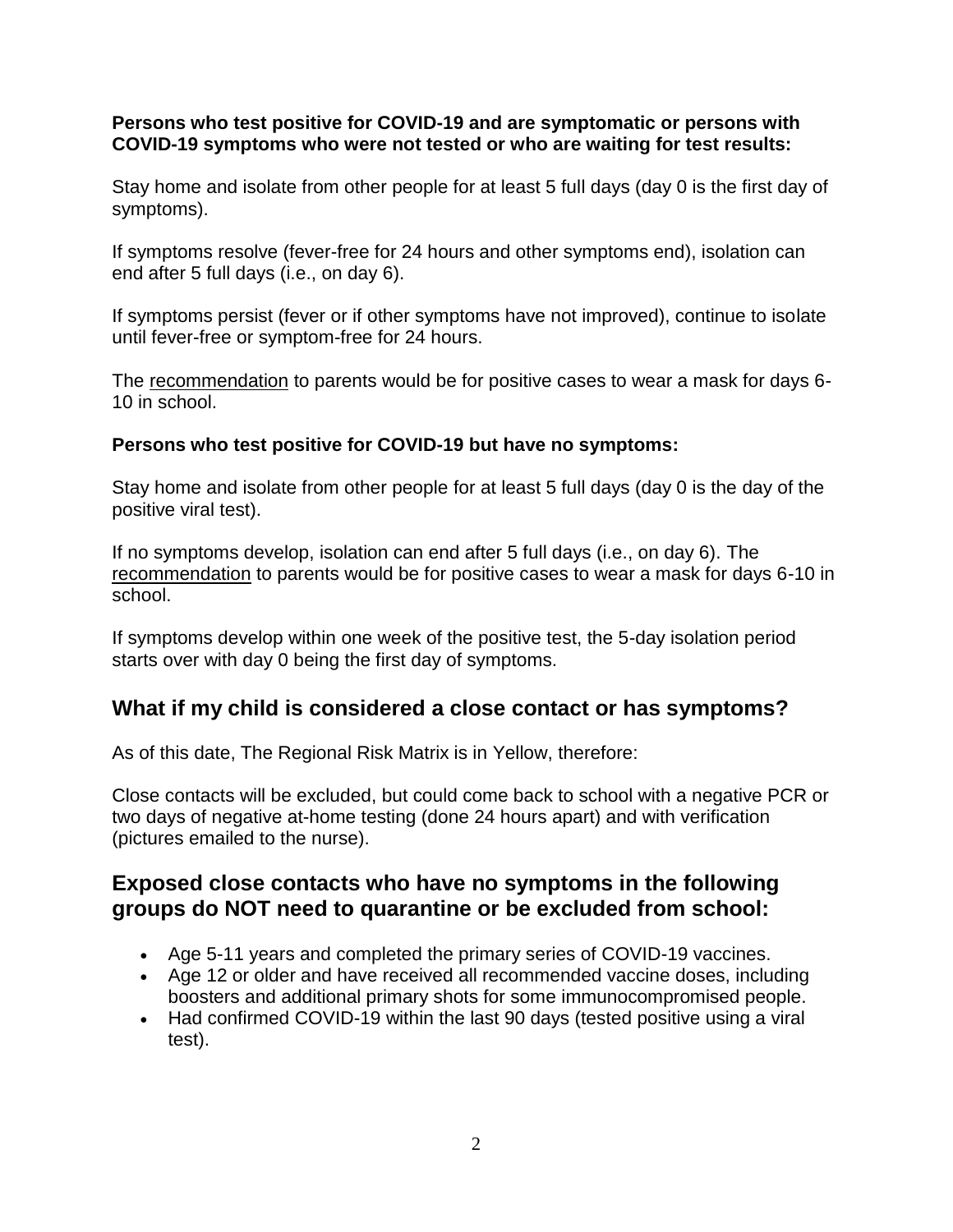If a student in one of the above categories is having Covid-like symptoms, they should stay home, until they are symptom-free for at least 24 hours or get an alternate diagnosis from a physician.

If the Regional Risk Matrix moves to Green, our protocols will be based on the [School](https://www.nj.gov/health/cd/documents/topics/outbreaks/School%20Exclusion%20List_9.2018.pdf)  [Exclusion Chart.](https://www.nj.gov/health/cd/documents/topics/outbreaks/School%20Exclusion%20List_9.2018.pdf)

Alternate Diagnosis information can be found at:

**[https://www.nj.gov/health/cd/documents/topics/NCOV/RecommendationsForLoca](https://www.nj.gov/health/cd/documents/topics/NCOV/RecommendationsForLocalHealthDepts_K12Schools.pdf) [lHealthDepts\\_K12Schools.pdf](https://www.nj.gov/health/cd/documents/topics/NCOV/RecommendationsForLocalHealthDepts_K12Schools.pdf)**

# **Do I have to quarantine my children if we travel outside of New Jersey?**

## **OCS TRAVEL GUIDANCE – February 11, 2022**

The Oxford Township Board of Education recommends following the travel guidance from the CDC and the NJDOH (see below). However, the school board will waive the 5-day selfquarantine for domestic travel, and recommends that students test negative with a COVID-19 rapid test and are symptom free for at least 24-hours after they have returned from a travel destination.

Further CDC Travel Recommendations: [Travel Recommendations](https://covid19.nj.gov/faqs/nj-information/travel-and-transportation/are-there-travel-restrictions-to-or-from-new-jersey)

# **How can I get COVID Testing?**

For information on how to obtain COVID-19 tests, please see the following link and information:

<https://covid19.nj.gov/pages/testing>

<https://special.usps.com/testkits>

#### OR

Visit the free COVID-19 testing site at the Goodwill Firehouse, 689 Water Street in Belvidere, **through March 24, 2022**. The testing site is open for walk-ins only, Monday-Thursday from 1:00pm to 7:00pm. Testing is for NJ residents.

# **Will my child have to wear a mask in school to begin the 2021-2022 school year?**

As of March 7, 2022, masks are optional both in the school and on the school buses. If parents wish to have their student continue to wear a mask, it is the student's responsibility to follow the request of their parents. Administration will verify this request with families and remind the student privately.

# **What type of mask will staff and students be wearing IF they are opting to wear a mask after March 7, 2022?**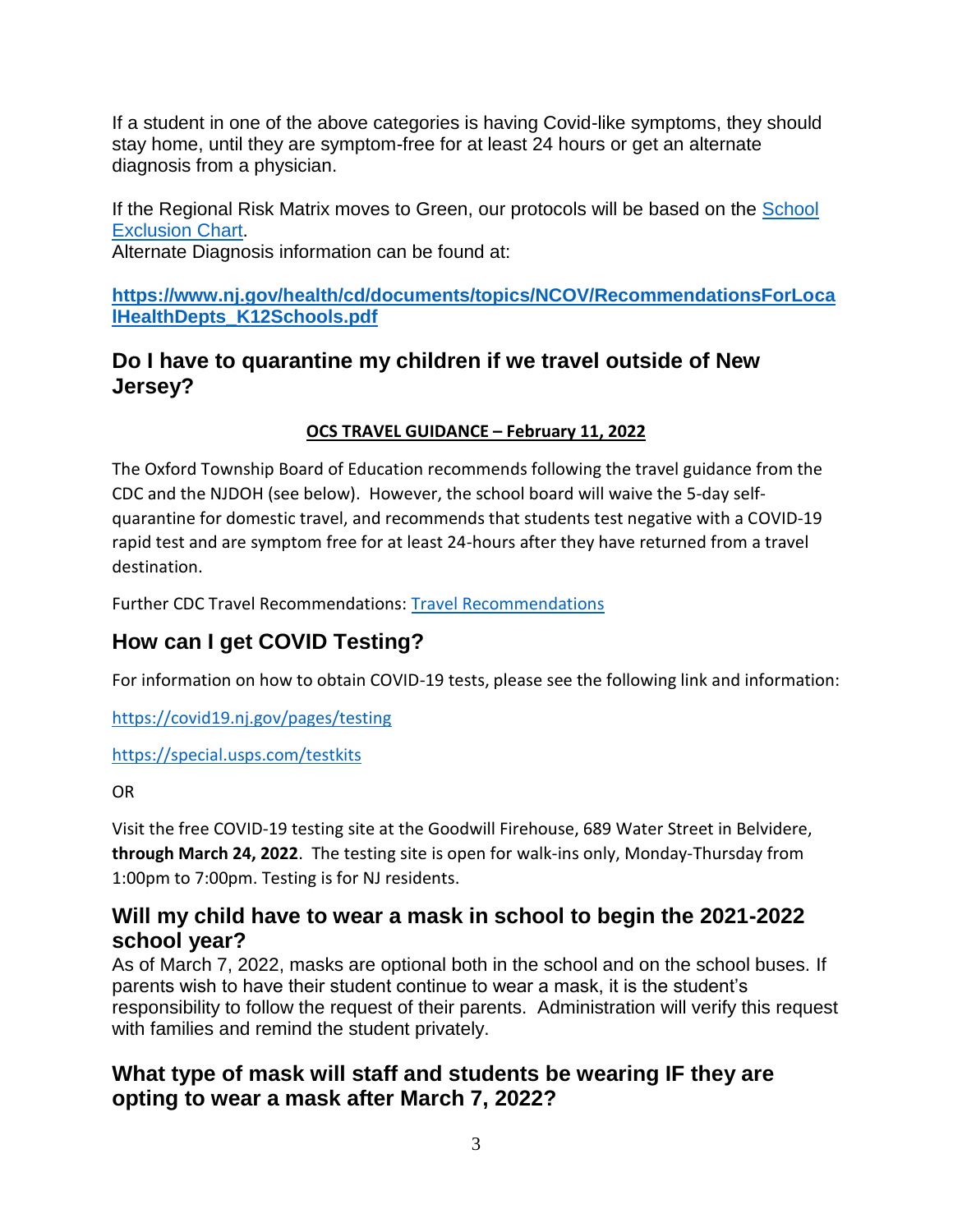- *What we do not wish to see worn are gaiters, scarves, handkerchiefs and other face coverings that do not serve to protect from transmission of the virus*.
- Make sure you can breathe through it
- Your nose and mouth should be covered
- Make sure your mask fits snugly against your face. Gaps can let air with respiratory droplets leak in and out around the edges of the mask.
- Pick a mask with two or more layers of washable, breathable fabric to keep your respiratory droplets in and others' out. A mask with layers will stop more respiratory droplets getting inside your mask or escaping from your mask if you are sick.
- To add layers, wear one disposable mask underneath a cloth mask. The second mask should push the edges of the inner mask against your face.
- Wash the face covering after use

## **Will the District be offering child care?**

OCS will offer Child Care, both the Before School Care program and the After School Care Program. These two programs are available Monday-Friday. Before Care will begin at 6:30am and After School Care will begin at dismissal (3:00pm). After School Care will end at 6:00pm Monday-Friday, unless otherwise advertised. Due to space limitations, students must be pre-enrolled in either program. The 2021-2022 application is available on our website:

**[https://www.oxfordcentral.org/admin/files/After%20Care.%20Before%20Care%202](https://www.oxfordcentral.org/admin/files/After%20Care.%20Before%20Care%2020-21%20Application%20%20v2.pdf) [0-21%20Application%20%20v2.pdf](https://www.oxfordcentral.org/admin/files/After%20Care.%20Before%20Care%2020-21%20Application%20%20v2.pdf)**

## **Will there be a remote learning option for the 2021-2022 school year?**

No. Instruction will be in-person at the Oxford Central School.

## **When will we know that the district may shift to full remote instruction?**

If the NJDOH Regional Risk Matrix were to shift to Red (Very High Risk) or the NJDOH determines that we have an outbreak of COVD-19, we may shift to full remote instruction. If we were in the Orange (High Risk) Level, we would shift to remote  $\mathbf{if}$ , after consultation with the NJDOH, the case rate in Warren County was high enough to warrant a move to remote instruction.

## **How does the NJDOH define an outbreak of COVID-19?**

According to the NJDOH, an outbreak is defined as two or more laboratory-confirmed COVID-19 cases among students or staff, with onsets within a 14-day period. The cases must also have an "epidemiological link," meaning that in both incidents, the individual has either been exposed to a confirmed case, or has had the same exposure as a confirmed case, as defined by the CDC and the World Health Organization.

Furthermore, if the students or staff who test positive do not share a household, and were not identified as close contacts of each other in another setting during standard case investigation or contact tracing, they are part of an outbreak.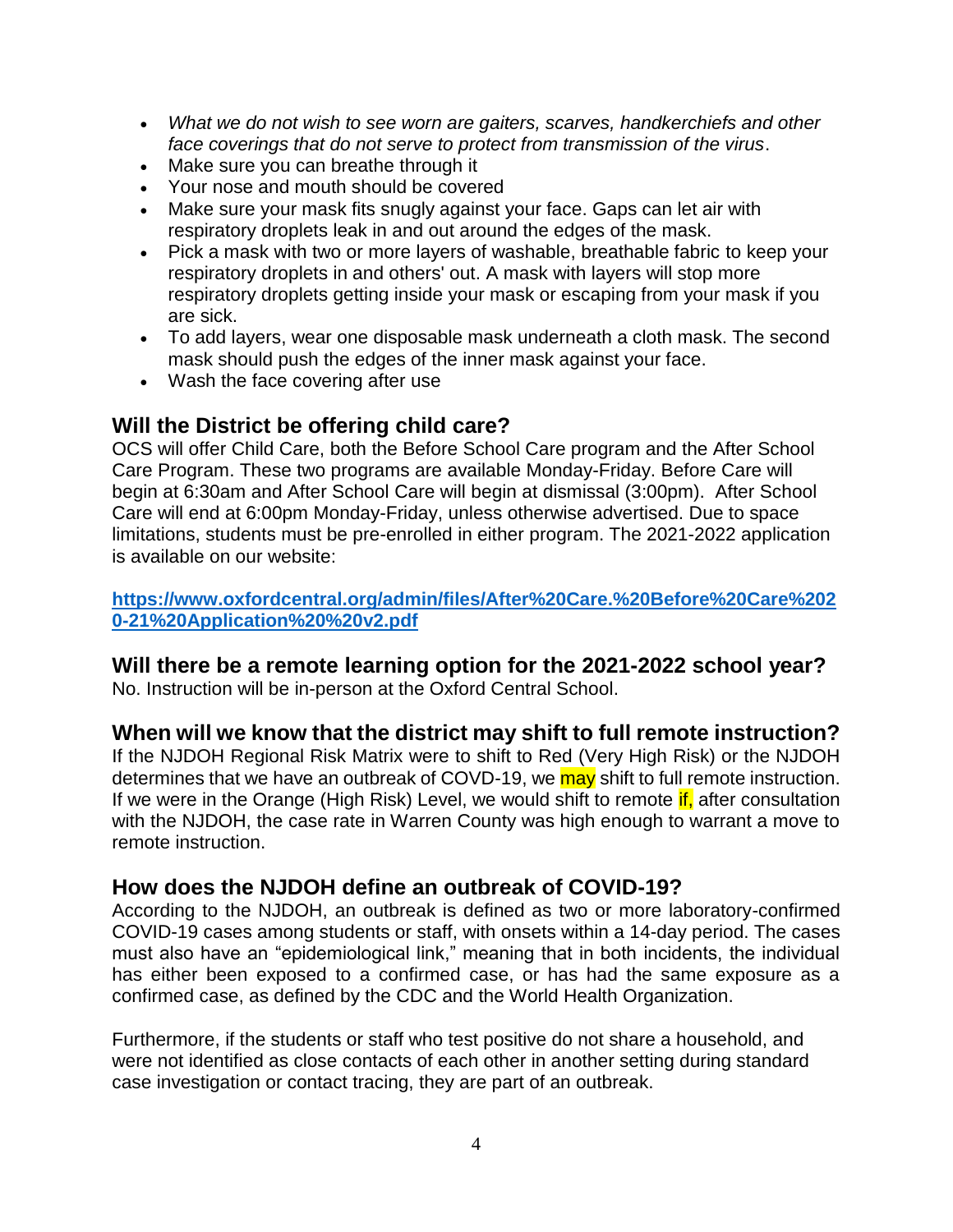## **What will the role of paraprofessionals be during the school year?**

Our dedicated paraprofessionals will be in-person during the school year. Student IEPs that include paraprofessionals will be implemented to the maximum extent possible in the context of current State guidelines for re-opening schools. Program paraprofessionals will be assigned to classrooms based on State requirements.

#### **Will there be a hybrid option for this school year?**

At this time, there is no plan to implement a hybrid schedule. All students will be expected to attend in-person, five days a week. The school day will begin at 8:20am and will end at 2:50pm.

#### **How are you maintaining social distancing?**

Seating arrangements have been re-configured to ensure social distancing is achieved during instruction *i.e.* spacing of desks, tables, and other furniture. Transitions in the classrooms and the school will have specific traffic patterns that limit the amount of students transitioning between activities and throughout the building. In the cafeteria, we added a fourth lunch and remind students to maintain three feet physical distance.

## **What will the school bus look like to and from school?**

Parents are expected to assess their children's health each morning and keep children at home if they exhibit any COVID-19 symptoms. Parents should remain at the bus stop with their children to ensure social distancing is followed. Face masks may be worn on the school bus. Parents may decide to drive their children to school.

## **Will students have separate entrances when they arrive at school?**

Yes, Students will be entering the building using different doors (the same doors we used last school year):

Preschool/ Pre-Kindergarten, Grades 4 and 5 students will enter via the main entrance. Grades 1-3 students will use Door J, under the portico on the Church Street side of the building.

Grades 6-8 students will use Door K, along the Church Street side of the school.

## **What happens when my child arrives at school?**

As of April 21, 2022, students will sanitize their hands. Temperature checks have been discontinued.

## **Will the school provide masks and hand sanitizer?**

Upon request, OCS will provide cloth masks or KN-95 masks for students. Each classroom will have hand sanitizer and there will be hand sanitizer stations for students when they arrive to school and before they depart for the day. All face coverings must follow our student dress code policy.

#### **Will there be masks breaks?**

Students will have mandatory mask breaks during the day. While seated during snack or lunch, they may remove their mask.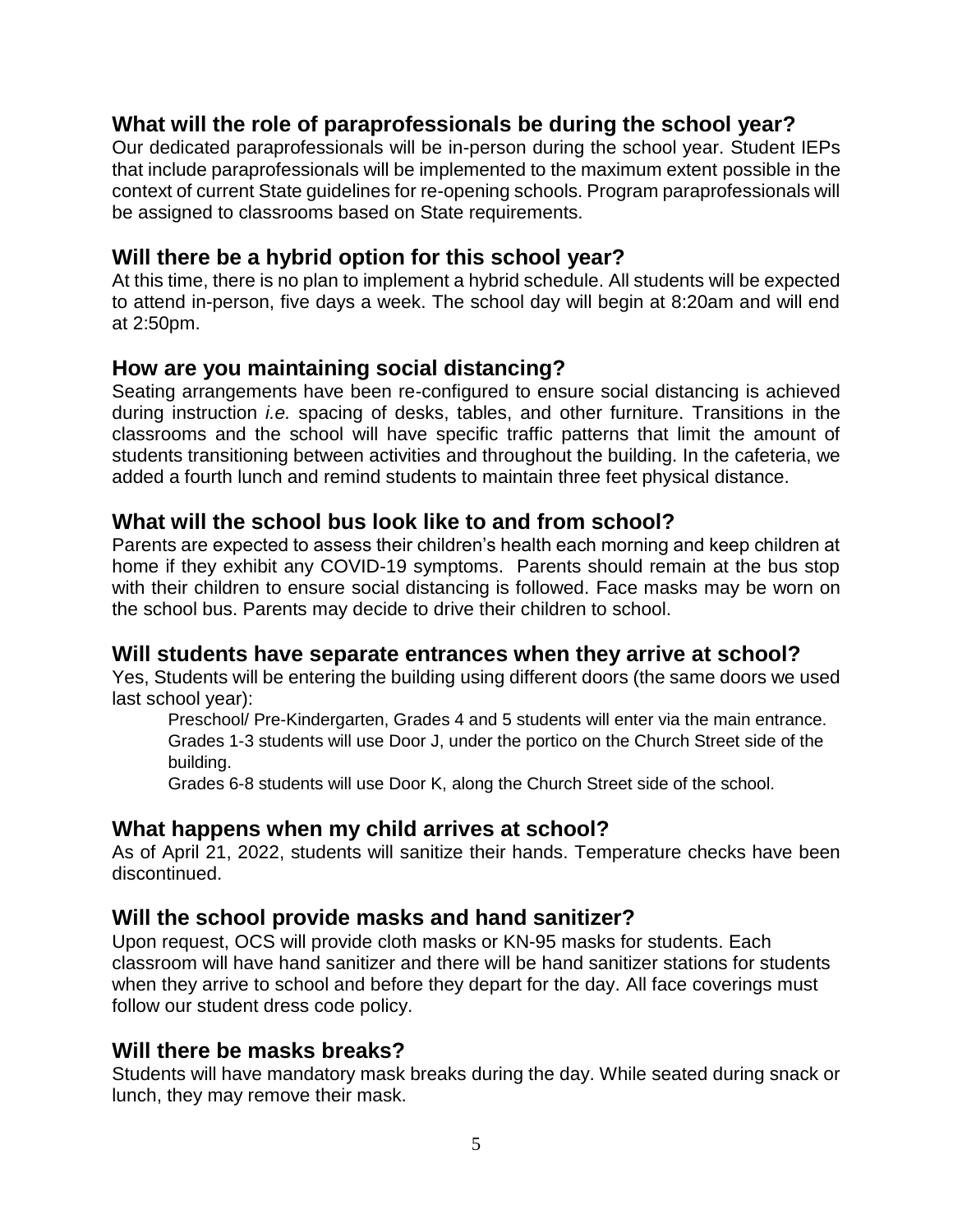# **If a student or staff member gets sick while they are in school, is there a place for them to isolate until they can be picked up?**

Yes. We will have a designated isolation area to keep anyone ill safe. This isolation office will not be in the nurse's office, so that any other student needing services or assistance can still enter the nurse's office.

# **Are the children and staff going to be asked if anyone in the household has COVID-19 or pending COVID-19 testing?**

Student temperatures will be assessed upon arrival. It is vitally important to the health of all individuals that any knowledge of potential exposure to COVID-19 be disclosed to the school. Please contact the school nurse, 908-453-4101, x2106.

## **How will social distancing be maintained in the hallways and during arrival and dismissal?**

Student movement in the halls will be closely monitored and limited. We have marked hallways to provide guidance to students as they move in the hallway, as well as place signage, as appropriate, to assist with hallway movements.

## **Will the bathroom be available for use and how will sanitary conditions be maintained?**

Our custodial team have an increased rotation to enable higher frequency cleaning of bathrooms during the day. Students will need to maintain good hygiene and hand washing, to help maximize safety. Additionally, hand sanitizer will be available in all classrooms. All student bathrooms will be open for daily use and bathrooms will be inspected on a regular basis.

# **Will students change classrooms every period?**

At the middle school level (grades 5-8), we are following the typical schedule, however, movement between periods will be limited. Protocols such as hallway markings and monitoring the hallways will help to minimize student contact in the hallways. Middle school students will move to teacher's classrooms, following a schedule for movement in the hallways. The elementary grades are assigned to a specific classroom. Movement to special area classes will be allowed. Lockers will be utilized and student movement to the lockers will be scheduled and monitored.

## **What happens if a student in the class, teacher, or someone who has been in contact with my child tests positive? Does the school close? Are we instructed to quarantine?**

We continue to work closely with the Warren County Health Department to determine what actions are necessary if a student or staff member becomes ill with COVID-19. Contact tracing and safety protocols will determine the extent of the response.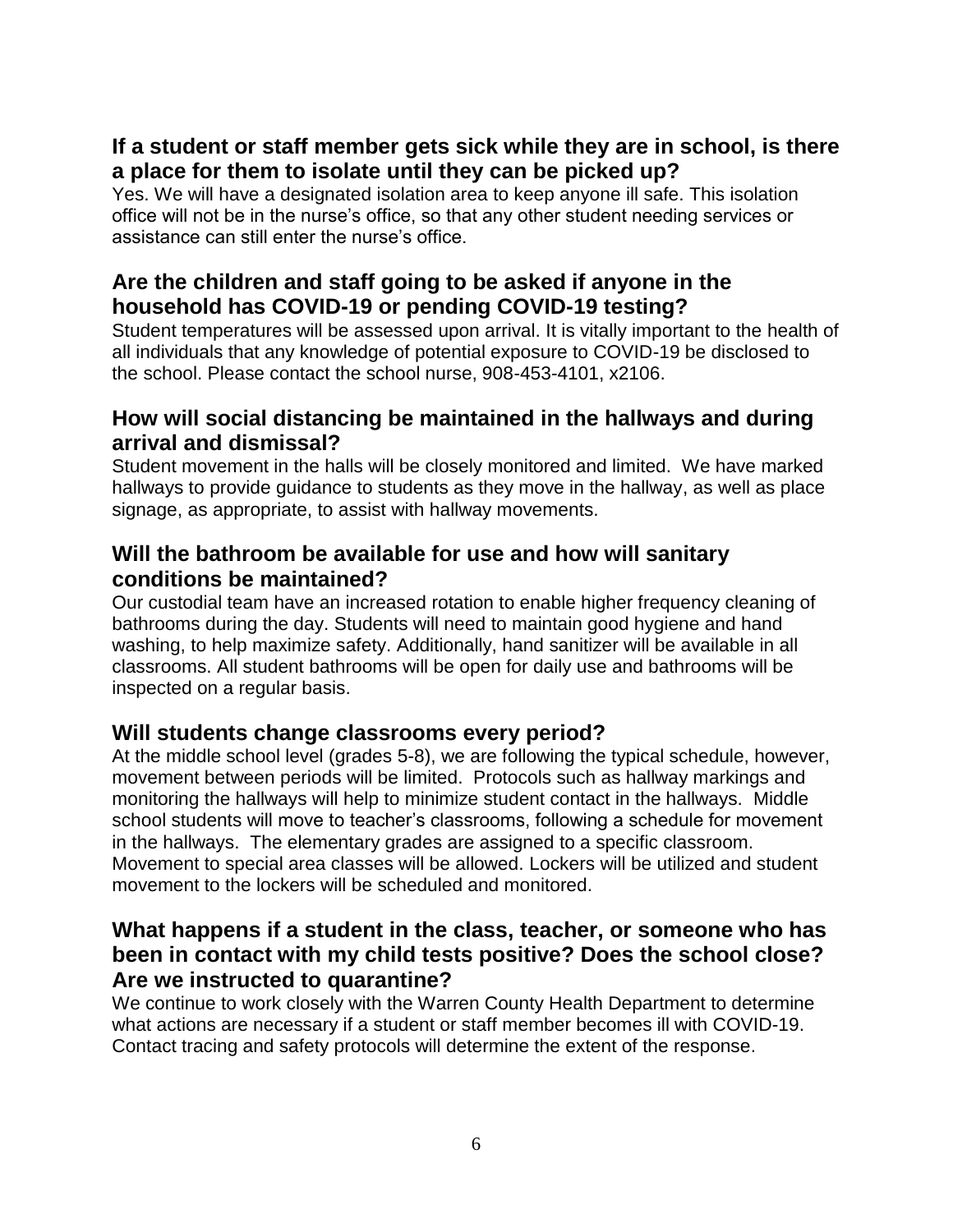# **Could the school move to virtual, remote learning?**

As of this date, we are in-person. Due to the close proximity of students and staff and the reality that siblings and families could be impacted, the chance of a quick closure of classrooms and/or school to ensure safety is possible. Parents need to be prepared to have their children home on remote learning in the event a quarantine is advised.

#### **Where can I find COVID-19 information from the state? [Are Schools Open?](https://covid19.nj.gov/faqs/nj-information/reopening-guidance-and-restrictions/are-schools-open-what-are-the-safety-requirements?utm_campaign=20210807_nwsltr&utm_medium=email&utm_source=govdelivery)**

#### **What precautions are taken to make sure the facility is wellventilated?**

We are following the recommendations of the CDC and NJ Department of Health regarding ventilation and sanitation. Our facility team follows rigid daily cleaning protocols. Our HVAC systems are designed according to the standards of the American Society of Heating, Refrigerating and Air-Conditioning Engineers (ASHRAE) to provide proper ventilation and exchange of air. This may include the introduction of additional fresh air from the outside. We upgraded the HVAC controls to help us continue to provide the best air we can breathe!

## **Will lunch be available?**

Yes! Lunch will be available FREE to every student who orders lunch. This option will be available every day that school is in session. This option will be available for the entire 2021-2022 school year. Students may still pack a lunch to eat at school.

## **What about snack?**

The classroom teacher will provide further details on appropriate healthy snacks and the snack time for your child.

## **Will the water fountains be available?**

We will only be using water bottle filling stations. Students should come to school with a refillable water bottle.

# **What about Chromebook insurance and Chromebooks?**

All students in grades 3-8 will be issued a district Chromebook. The annual insurance is \$20.00 and covers accidents. It does not cover student damage and misuse. Students in grades 3-8 should also have a Chromebook cover that covers a standard 11.5-inch Chromebook. Students in KG-2 will have in-class access to Chromebooks.

## **Will students in grades 6-8 be changing for Physical Education classes?**

Yes. They will be changing. Gym uniforms will be worn.